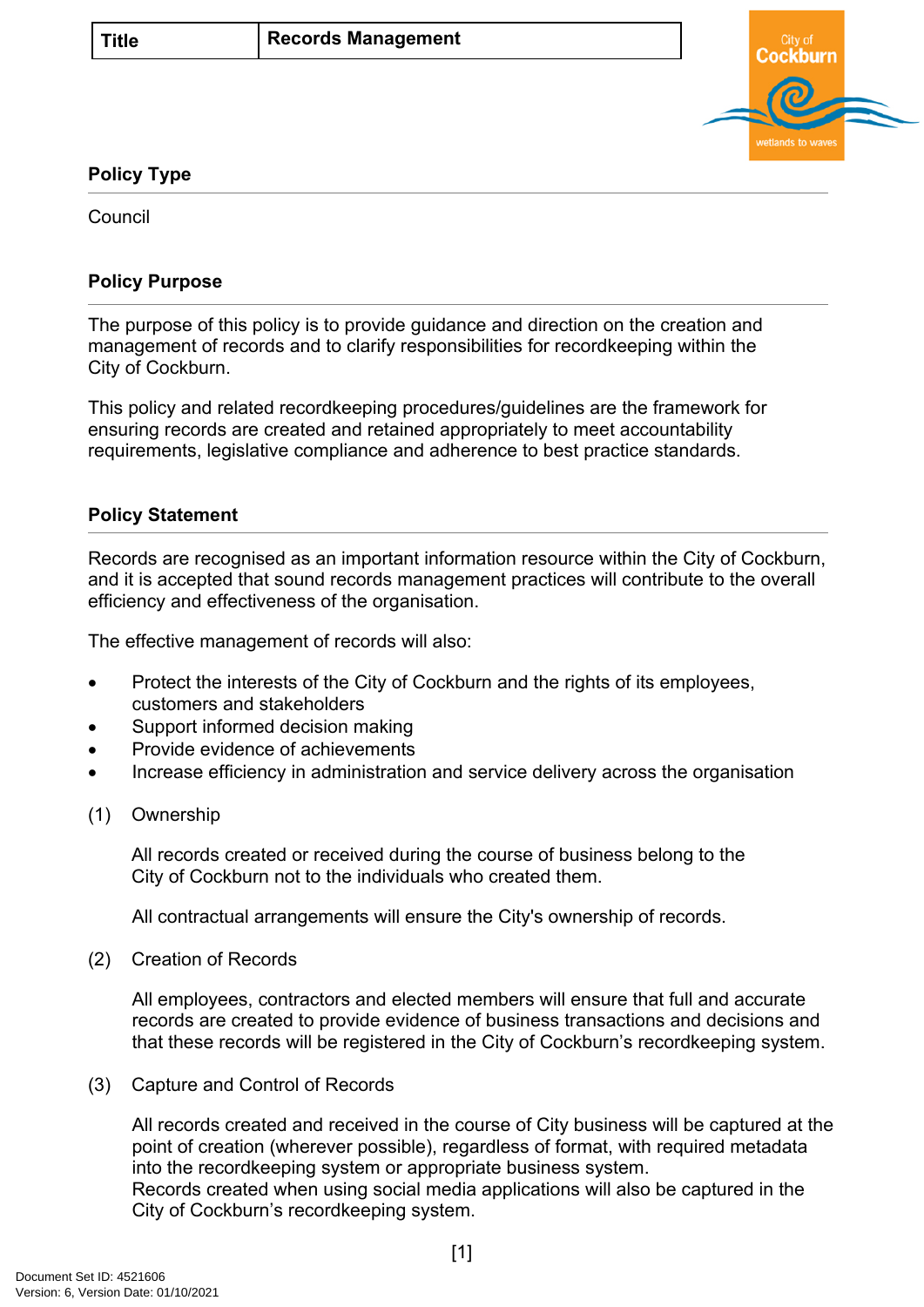

Records will not be maintained in email folders, shared drives, personal drives, external storage media or personal cloud services (such as Dropbox, OneDrive, Box, Google Drive), as these lack the necessary functionality to protect business information and records over time.

(4) Security and Protection of Records

Records will be maintained in a safe and secure environment ensuring their usability, reliability, authenticity and preservation for as long as they are needed.

Records will not be removed from the City's sites unless in accordance with the approved retention and disposal schedule, they are being transferred to the City's archive storage provider, or they are in the custody of an officer performing official business. It is preferred that wherever possible only copies of records are removed by those officers performing official business.

(5) Access to Records

Access to the City's records by staff and contractors will be in accordance with designated access and security classifications and in accordance with the requirements of their role.

Access to the City's records by the general public will be in accordance with the Local Government Act 1995 and the Freedom of Information Act 1992.

Access to the City's records by Elected Members will be via the Chief Executive Officer in accordance with the Local Government Act 1995.

(6) Appraisal, Retention and Disposal of Records

All records kept by the City of Cockburn will be disposed of in accordance with the General Disposal Authority for Local Government Records, published by the State Records Commission of Western Australia.

Staff and Elected Members must not personally undertake destruction of any records.

Records identified for destruction will be subject to review and approval by the Records Manager or Senior Records Officer, the Manager of the business unit the records relate to, and the Chief Executive Officer.

Copies/duplicates may be disposed of after use by staff and Elected Members ensuring any such records that contain personally identifiable information or information that is not publicly available are placed into confidential destruction bins or given to Records Services to dispose of.

- (7) Roles and Responsibilities
	- 1. Elected Members

Elected Members will create and keep records of communications or transactions which convey information relating to the City's business or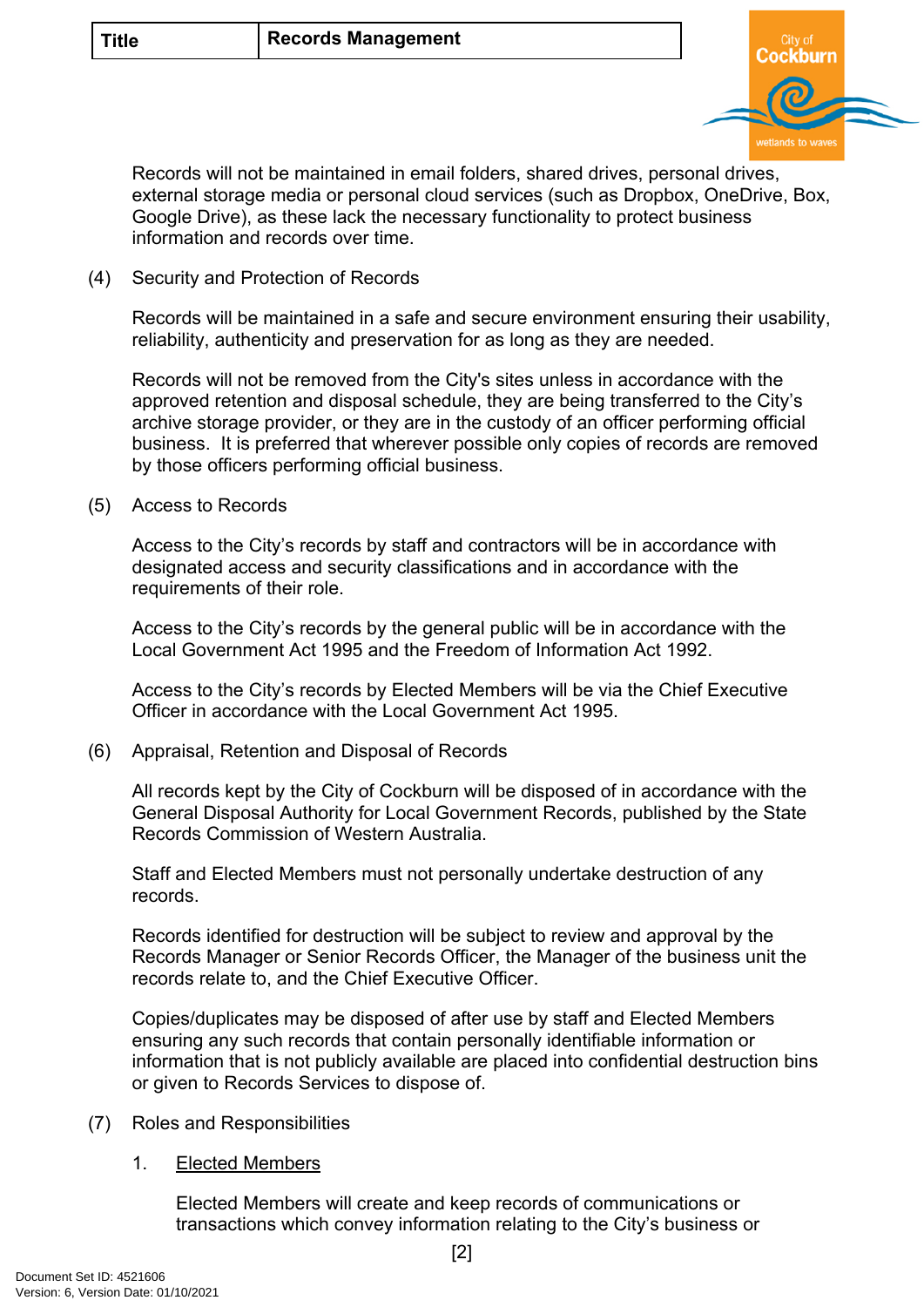

functions. These records will be forwarded to the Elected Members Personal Assistant for capture into the City's recordkeeping system. Refer to the Elected Members Recordkeeping Guidelines for detailed procedures.

### 2. Chief Executive Officer

The Chief Executive Officer will ensure there is a system for the capture and management of records that is compliant with the State Records Act 2000 and best practice standards.

#### 3. Executive and Managers

Executive and managers will ensure that all staff (and contractors) under their supervision comply with this policy, associated records management procedures/guidelines and the City of Cockburn's Recordkeeping Plan.

4. All Staff

All staff (including contractors) will create and receive records relating to the business activities they perform and are required to:

- (a) Make records to document and support business activities.
- (b) Ensure that records are captured and registered into the recordkeeping system or appropriate business system
- (c) Ensure that records are secure at all times.

Refer to the Employees Recordkeeping Guidelines for detailed procedures.

(8) Legislation and Standards

Legislation and standards applicable to recordkeeping in Western Australian Local Government organisations include:

- 1. State Records Act 2000
- 2. Corruption and Crime Commission Act 2003
- 3. Criminal Code Act Compilation Act 1913
- 4. Electronic Transactions Act 2011
- 5. Evidence Act 1906
- 6. Freedom of Information Act 1992
- 7. Interpretation Act 1984
- 8. Local Government Act 1995
- 9. State Records Commission: Principles and Standards
- 10. Australian Standard on Records Management: AS ISO 15489
- (9) Definitions
	- 1. Record

A record is information recorded in any form that is created, received and maintained by an organisation in the course of conducting its business activities and kept as evidence of such activity.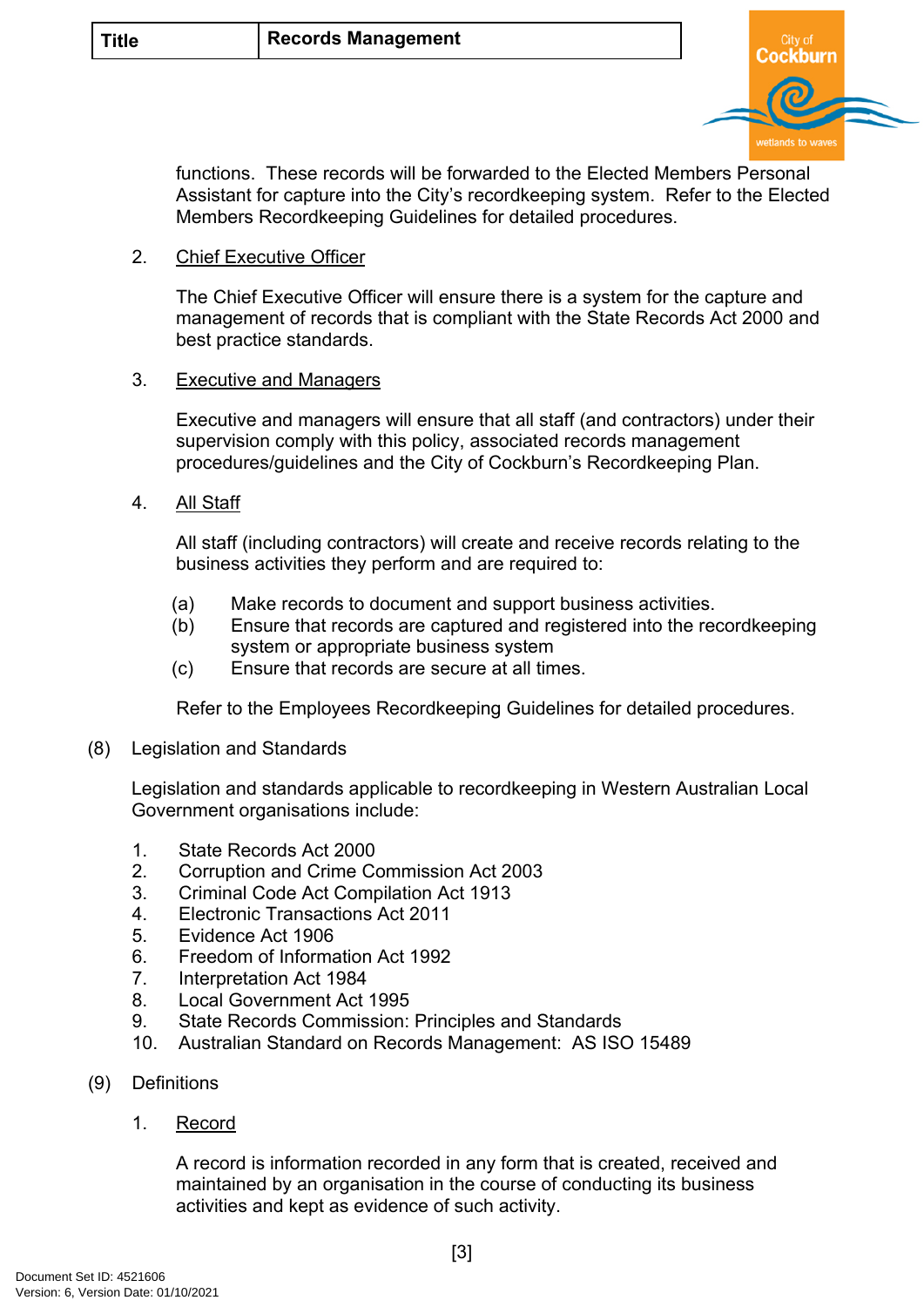

A record may have any or all of the following attributes:

- (a) Information which is of evidentiary or historical value and is not recorded elsewhere;
- (b) Formal communications and/or transactions between officers or between an officer and another party; or
- (c) It may document the rationale behind organisational policy, decisions or directives.

#### 2. Ephemeral Records

Ephemeral records are duplicated records and/or those that have only shortterm value to the City of Cockburn, with little or no ongoing administrative, legal, fiscal, evidential or historical value. They may include insignificant drafts and rough notes, or records of routine enquiries.

#### 3. Recordkeeping Plan

The Recordkeeping Plan ensures that records are created, managed and maintained over time and disposed in accordance with legislation. It is the primary means of providing evidence of compliance with the State Records Act 2000. All government organisations must have a Recordkeeping Plan that is approved by the State Records Commission.

#### 4. General Disposal Authority (GDA)

The General Disposal Authority for Local Government records (the schedule) is designed to provide consistency throughout Local Government in disposal activities and decisions. It is a continuing authority for the disposal and archival of records which document a Local Government's operations.

#### 5. Personally Identifiable Information (PII)

<span id="page-3-0"></span>PII refers to information, or an opinion, that can be used to distinguish or trace an individual's identity, either alone or when combined with other personal or identifying information that is linked or linkable to a specific individual, whether the information or opinion is true or not; and whether the information or opinion is recorded in a material form or not.